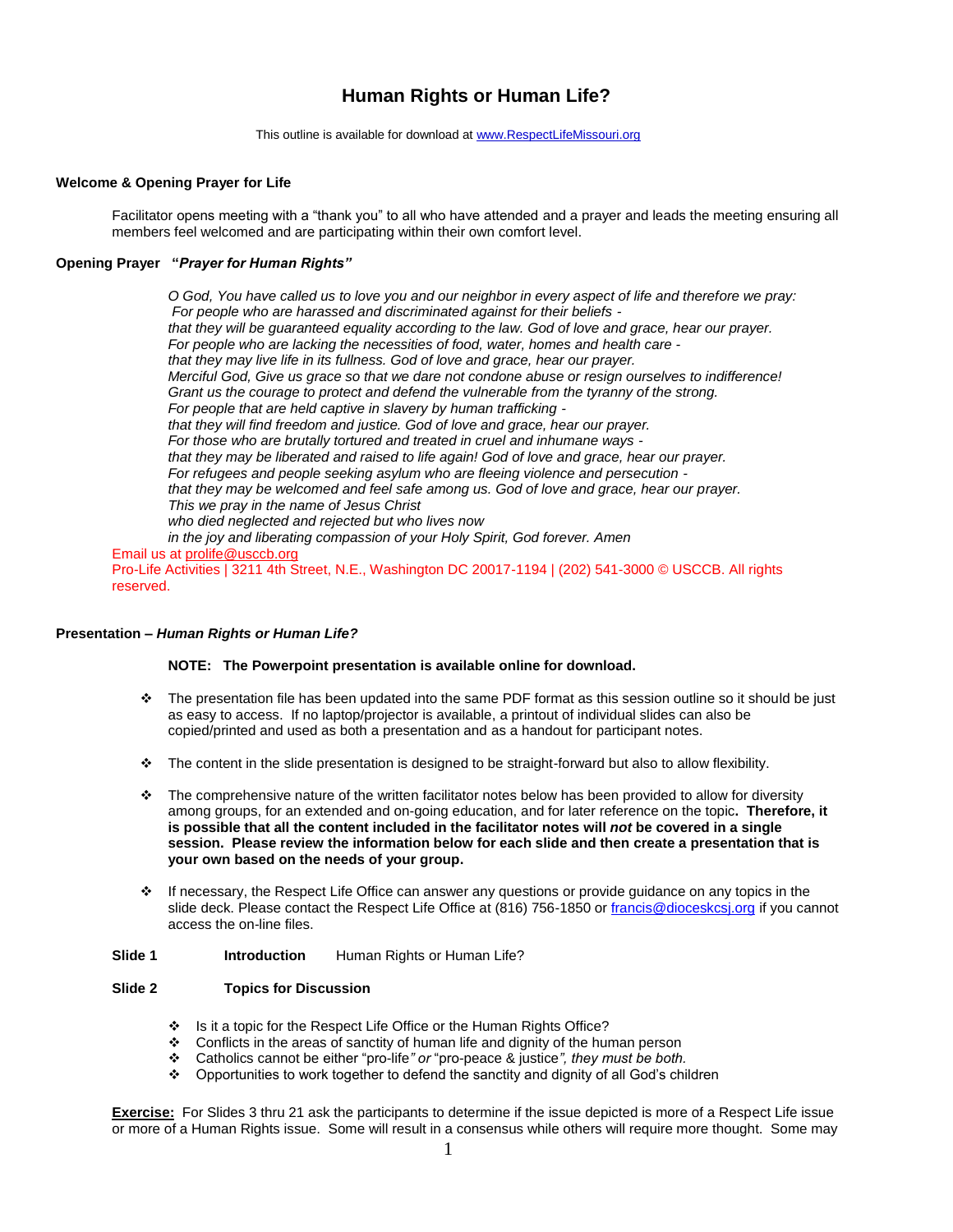result in participants contradicting what they just said on previous slides and some may result in participants changing their previous responses entirely.

**There is no right answer;** the intent of this exercise is to illustrate that although the Church's teaching is consistent and has been consistent for 2000 years, when people's experiences and attitudes and ideas are factored in, things are not always black and white. The important message is that we are all a little deficient when it comes to understanding Church teaching and many of the debates we find ourselves in are the result of preconceived notions, stereotypes, assumptions, emotions, and "the blind trying to lead the blind".

Do not get bogged down with one or two slides but take time to discuss each slide. At a minimum, discuss situations where each issue could potentially be either a Respect Life issues or a Human Rights issue.

| Slide 3                                                                                                     | Respect Life or Human Rights? - 4D Sonogram                               |  |
|-------------------------------------------------------------------------------------------------------------|---------------------------------------------------------------------------|--|
| Slide 4                                                                                                     | Respect Life or Human Rights? - Elderly man in hospital bed               |  |
| Slide 5                                                                                                     | Respect Life or Human Rights? - Holocaust concentration camp              |  |
| Slide 6                                                                                                     | Respect Life or Human Rights? - March for Life                            |  |
| Slide 7                                                                                                     | <b>Respect Life or Human Rights? - Transportation Workers Union rally</b> |  |
| Slide 8                                                                                                     | Respect Life or Human Rights? - Troy Davis execution protest rally        |  |
| Slide 9                                                                                                     | Respect Life or Human Rights? - Large Caucasian family                    |  |
| Slide 10                                                                                                    | <b>Respect Life or Human Rights? – Hispanic immigrants</b>                |  |
| Slide 11                                                                                                    | Respect Life or Human Rights? - Large Hispanic family                     |  |
| Slide 12                                                                                                    | <b>Respect Life or Human Rights? – HHS and food stamps</b>                |  |
| Slide 13                                                                                                    | <b>Respect Life or Human Rights? – HHS and contraception mandate</b>      |  |
| Slide 14                                                                                                    | Respect Life or Human Rights? - Two women arguing                         |  |
| Slide 15                                                                                                    | Respect Life or Human Rights? - Threats to Black Americans                |  |
| Slide 16                                                                                                    | Respect Life or Human Rights? - Threats to marginalized Americans         |  |
| Slide 17                                                                                                    | Respect Life or Human Rights? - Party Democrats and Republicans           |  |
| Slide 18                                                                                                    | Respect Life or Human Rights? - Sudanese girl and vulture                 |  |
| Slide 19                                                                                                    | Respect Life or Human Rights? - Mother Teresa                             |  |
| Slide 20                                                                                                    | <b>Respect Life or Human Rights? – Crucifixion of Jesus Christ</b>        |  |
| <b>Exercise:</b> For Slides 22 thru 25 ask participants to explain why the stereotype depicted is not valid |                                                                           |  |

d, why people may have that particular stereotype, and what they can do to help others break the stereotype.

| Slide 21 | <b>Common Stereotypes – Violence Toward Abortionists</b>   |
|----------|------------------------------------------------------------|
| Slide 22 | <b>Common Stereotypes - Pro-War</b>                        |
| Slide 23 | <b>Common Stereotypes - Anti-Healthcare</b>                |
| Slide 24 | <b>Common Stereotypes – Only Pro-Life for the Pre-Born</b> |

#### **Evangelization/Catechesis**

#### **Slide 25 The "Seamless Garment"**

In 1983 Joseph Cardinal Bernardin developed the "Consistent Ethic of Life" (or CLE) ideology, which expressed his response to living in an age in which he believed modern technologies threatened the sanctity of human life.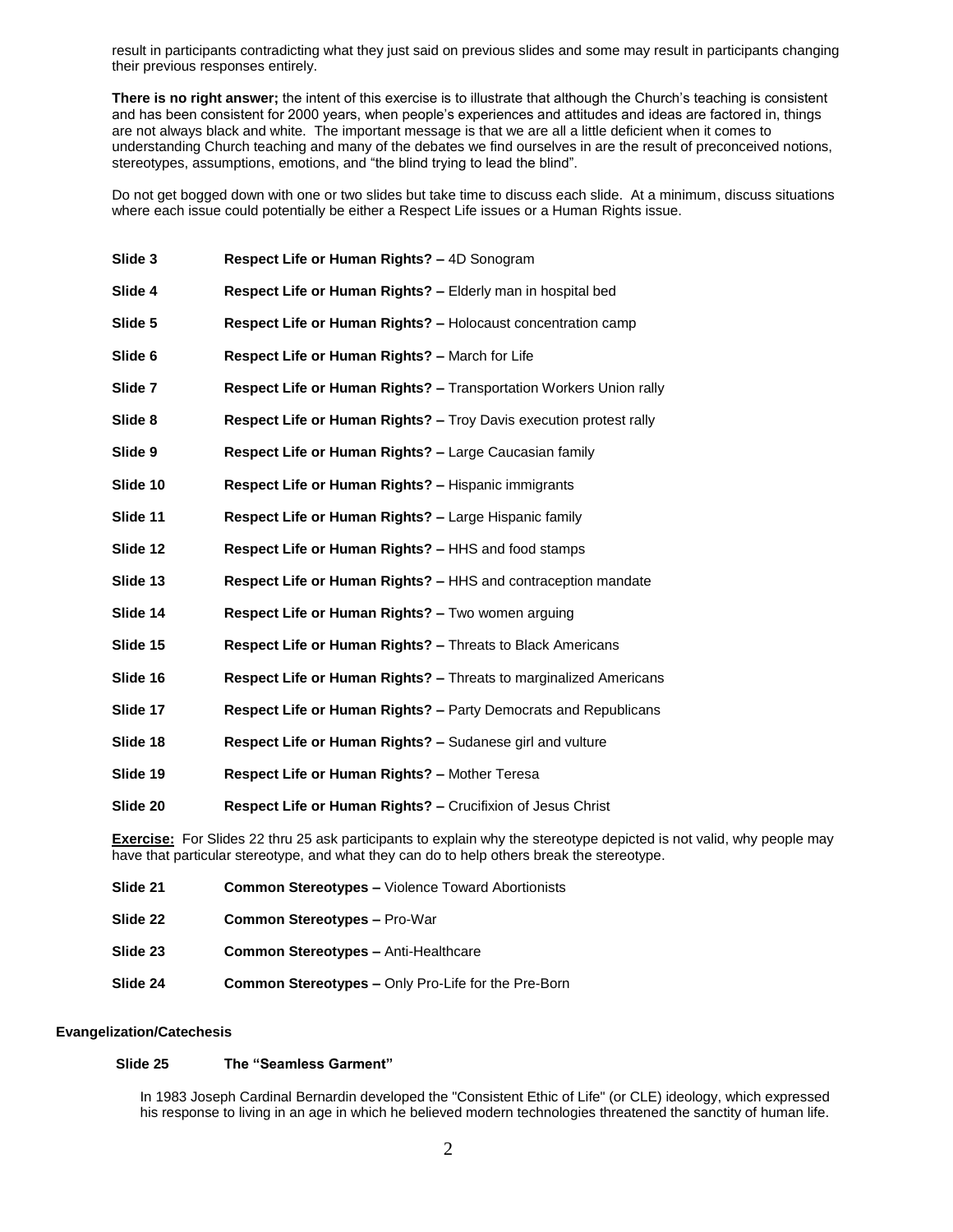Bernardin's CLE philosophy is sometimes called the "seamless garment", a reference from John 19:23 to the seamless robe of Jesus.

The term "consistent ethic of life", was coined to express an ethical, religious, and political ideology based on the premise that all human life was sacred and should be protected by law. The ideology opposes abortion, capital punishment, assisted suicide, economic injustice, and euthanasia. Initially, Bernardin spoke out against nuclear war and abortion. However, he quickly expanded the scope of his view to include all aspects of human life according to the Church's definition

Bernardin said that although each of the issues was distinct (euthanasia, for example, was not the same as abortion), nevertheless the issues were linked since the valuing and defending of human life according to the Catholic definition were, he believed, at the center of both issues. Cardinal Bernardin told an audience in Portland, Oregon, "When human life is considered 'cheap' or easily expendable in one area, eventually nothing is held as sacred and all lives are in jeopardy."

Bernardin drew his stance from New Testament principles, specifically of forgiveness and reconciliation, yet he argued that neither the themes nor the content generated from those themes were specifically Christian. By doing this, Bernardin attempted to create a dialogue with others who were not necessarily aligned with Christianity.

According to some critics, the seamless garment argument has turned out to be nothing but a "loophole for hypocritical Catholic politicians" to justify supporting legalized-abortion since war and the death penalty are currently legal. In other words, it has allowed them to be inconsistent and unprincipled about the very issues that Cardinal Bernardin said demand consistency and principle.

According to other critics, the seamless garment ethic is an effort to impose a particular set of theological values onto the entire society for a broader range of issues because abortion is such a controversial political issue.

Still other critics contend that by broadening the scope of the limited number of issues we previously consider to be truly "sanctity of life" issues, the door was opened to subsequently include additional items like treatment of homosexuals and same-sex marriage since these topics were being promoted more and more as "civil rights" issues.

#### **Slide 26 The Truth About Church Teaching – The Magisterium**

 $\div$  The Church's universal religious mission does not allow her to be identified with any particular political, economic or social system, yet at the same time, this mission serves as a source of commitment, direction and strength which can contribute to establishing and consolidating the human community in accordance with God's law

 *Gaudium et Spes, 42 – Pastoral Constitution on the Church in the Modern World, 1965 Vatican II.* 

- By virtue of our sharing in Christ's royal mission, our support and promotion of human life must be accomplished through the service of charity, which finds expression in personal witness, various forms of volunteer work, social activity and political commitment. …in our service of charity, we must be inspired and distinguished by a specific attitude: we must care for the other as a person for whom God has made us responsible. As disciples of Jesus, we are called to become neighbors to everyone (cf. Lk 10:29-37), and to show special favor to those who are poorest, most alone and most in need. In helping the hungry, the thirsty, the foreigner, the naked, the sick, the imprisoned-as well as the child in the womb and the old person who is suffering or near death-we have the opportunity to serve Jesus. He himself said: "As you did it to one of the least of these my brethren, you did it to me" (Mt 25:40)...Where life is involved, the service of charity must be profoundly consistent. It cannot tolerate bias and discrimination, for human life is sacred and inviolable at every stage and in every situation; it is an indivisible good. We need then to "show care" for all life and for the life of everyone. Indeed, at an even deeper level, we need to go to the very roots of life and love.  *Evangelium Vitae, 87 – The Gospel of Life, Pope John Paul II, 1995*
- Man is capable of knowing the truth! He has this capacity with regard to the great problems of being and acting: individually and as a member of society, whether of a single nation or of humanity as a whole...one cannot speak of peace in situations where human beings are lacking even the basic necessities for living with dignity. Here my thoughts turn to the limitless multitudes who are suffering from starvation. They cannot be said to be living in peace, even though they are not in a state of war: Indeed they are defenseless victims of war. Immediately there come to mind distressing images of huge camps throughout the world of displaced persons and refugees, who are living in makeshift conditions in order to escape a worse fate, yet are still in dire need. Are these human beings not our brothers and sisters? Do their children not come into the world with the same legitimate expectations of happiness as other children? One thinks also of all those who are driven by unworthy living conditions to emigrate far from home and family in the hope of a more humane life. Nor can we overlook the scourge of human trafficking, which remains a disgrace in our time. Faced with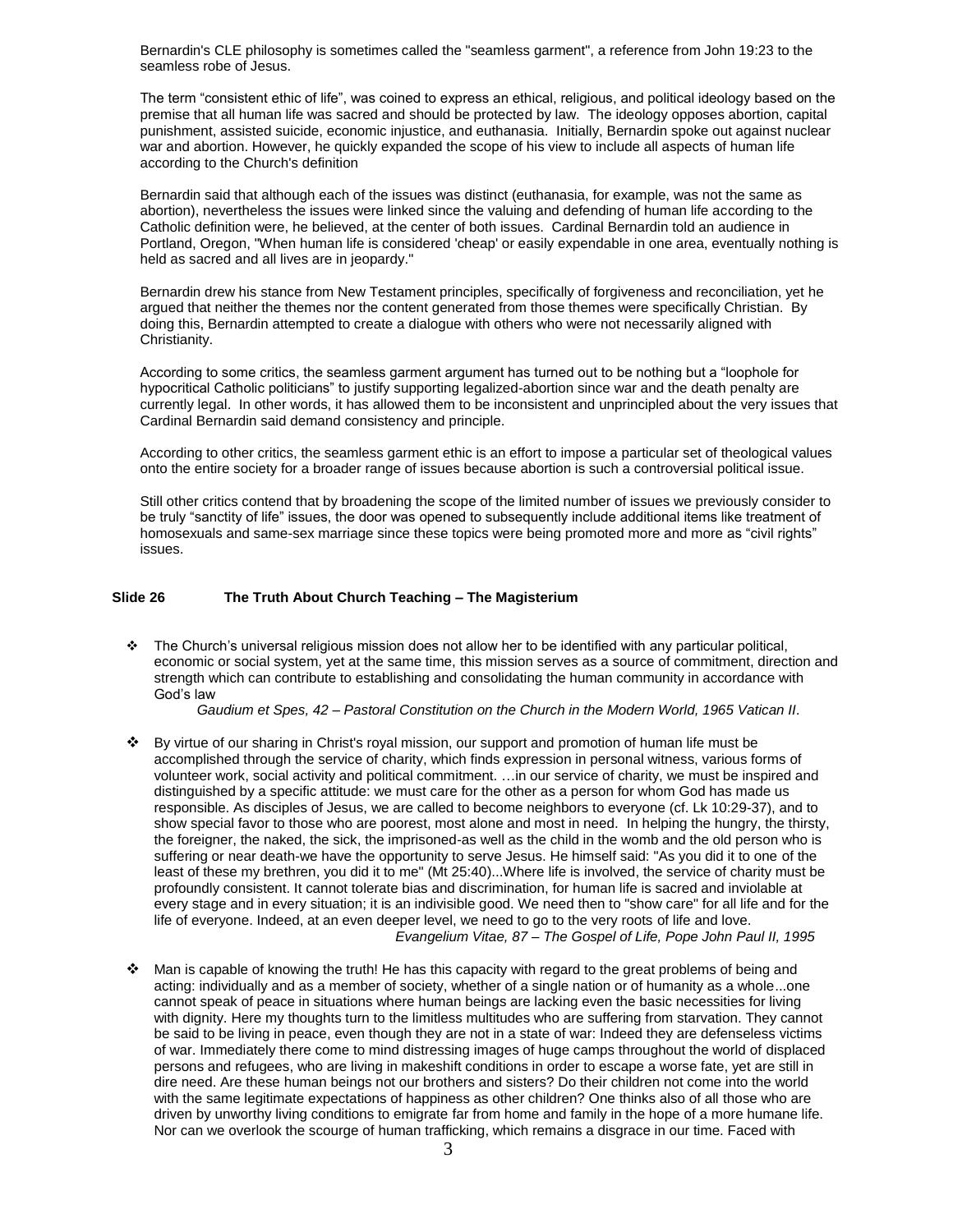these "humanitarian emergencies" and other human tragedies, many people of good will, along with different international institutions and non-governmental organizations, have in fact responded. But a greater effort is needed from the entire diplomatic community in order to determine in truth, and to overcome with courage and generosity, the obstacles still standing in the way of effective, humane solutions. And truth demands that none of the prosperous states renounce its own responsibility and duty to provide help through drawing more generously upon its own resources. On the basis of available statistical data, it can be said that less than half of the immense sums spent worldwide on armaments would be more than sufficient to liberate the immense masses of the poor from destitution. This challenges humanity's conscience. To peoples living below the poverty line, more as a result of situations to do with international political, commercial and cultural relations than as a result of circumstances beyond anyone's control, our common commitment to truth can and must give new hope.

 *Pope Benedict XVI in an address to an international corps of diplomats, Jan. 10, 2006*

# **Slide 27 The Truth About Church Teaching – Faithful Citizenship**

In light of ethical principles, the USCCB offers the following policy goals that should guide Catholics as they form their consciences and reflect on the moral dimensions of their public choices. Not all issues are equal; these ten goals address matters of different moral weight and urgency. Some involve matters of intrinsic evil that can never be supported. Others involve affirmative obligations to seek the common good. These and similar goals can help voters and candidates act on ethical principles rather than particular interests and partisan allegiances.

- Address the preeminent requirement to protect the weakest in our midst—innocent unborn children—by restricting and bringing to an end the destruction of unborn children through abortion.
- Keep our nation from turning to violence to address fundamental problems—a million abortions each year to deal with unwanted pregnancies, euthanasia and assisted suicide to deal with the burdens of illness and disability, the destruction of human embryos in the name of research, the use of the death penalty to combat crime, and imprudent resort to war to address international disputes.
- Define the central institution of marriage as a union between one man and one woman, and provide better support for family life morally, socially, and economically, so that our nation helps parents raise their children with respect for life, sound moral values, and an ethic of stewardship and responsibility.
- Achieve comprehensive immigration reform that secures our borders, treats immigrant workers fairly, offers an earned path to citizenship, respects the rule of law, and addresses the factors that compel people to leave their own countries.
- Help families and children overcome poverty: ensuring access to and choice in education, as well as decent work at fair, living wages and adequate assistance for the vulnerable in our nation, while also helping to overcome widespread hunger and poverty around the world, especially in the areas of development assistance, debt relief, and international trade.
- Provide health care for the growing number of people without it, while respecting human life, human dignity, and religious freedom in our health care system.
- Continue to oppose policies that reflect prejudice, hostility toward immigrants, religious bigotry, and other forms of discrimination.
- Encourage families, community groups, economic structures, and government to work together to overcome poverty, pursue the common good, and care for creation, with full respect for religious groups and their right to address social needs in accord with their basic moral convictions.
- Establish and comply with moral limits on the use of military force—examining for what purposes it may be used, under what authority, and at what human cost—and work for a "responsible transition" to end the war in Iraq.
- Join with others around the world to pursue peace, protect human rights and religious liberty, and advance economic justice and care for creation.

## **Outreach Opportunities**

## **Slide 28 Life & Justice Campaign**

The Life & Justice Campaign is a program co-sponsored by the Diocese of Kansas City—St. Joseph Human Rights and Respect Life Offices through which our faithful have the opportunity to support local organizations dedicated to defending the dignity of the person and the sanctity of human life.

- Donations may be made to the Life & Justice Campaign at any time. A special second collection is taken up in parishes throughout the diocese in the month of August.
- Applications for grants may also be submitted at anytime. To be considered for a grant in a given year, applications must be received no later than Dec. 31 of the previous year.
- All grant decisions are made locally in the month of March by the diocesan Life & Justice Campaign Committee.
- 100% of all donations received by the Life & Justice Campaign each calendar year are distributed